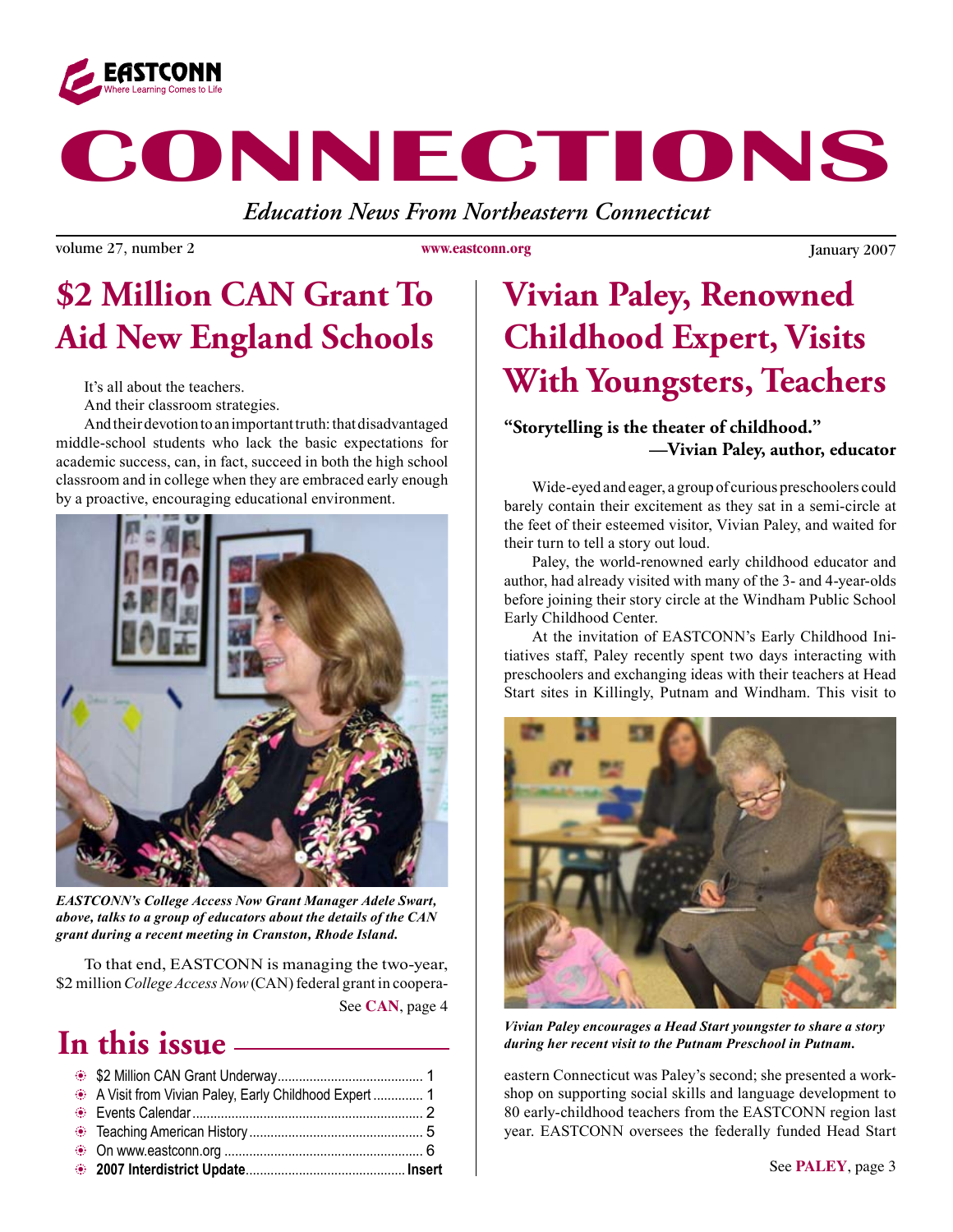# **Calendar of EASTCONN Events**



#### **JANUARY 2007**

- 18 .............Regional Staff Development Council
- 18 .............Technology Council
- 19 .............ConnCASE
- 19 ............. URSA/NASA
- 24 & 25 .... Data-Driven Decision Making, Data Teams
- 26 .............Explore Forces and Motion Using Legos and Web-Based Technology
- 26 & 3/23 ..Effective Teaching Strategies

#### **FEBRUARY 2007**

- 1 ............. Helping Students to Think Algebraically
- 2 .............. Supervision for Learning  $(\&$  3/2, 3/30)
- 5 ............. Making Ratios Real
- 6 .............Live and Let Live: Ecosystems Simplifed
- 6 ............. Analyzing Formative Assessment Data Using *Excel*
- *7 ELL Strategies for Classroom Teachers*
- 8 .............Introduction to CT Energy Education: Explore 5 Lessons and Activities
- 12 ............. Science Council
- 16 .............ConnCASE
- 16 ............. URSA/NASA

#### **MARCH 2007**

- 14 .............Regional Staff Development Council 16 .............ConnCASE 16 ............. URSA/NASA 20 ............. Strategies and Lesson Ideas for ELL Paraprofessionals and Tutors 27 .............Thought-Provoking Questions at the Primary Level
- 29 .............Technology Council

#### **APRIL 2007**

- 2 ............. Math Council
- 9, 10, 11 ...Connecticut Public School Data Showcase, Crowne Plaza, Cromwell
- 13 .............ConnCASE
- 24 .............Introduction to CT Energy Education: Explore 5 Lessons & Activities (for new attendees)
- 24 .............CT Energy Education: Explore 7 New Hands-On Lessons *(for participants who attended the February workshop)*
- 25 ............. Science Council
- 27 ............. URSA/NASA

#### **MAY 2007**

 3 .............Connecticut Data Conference, Crowne Plaza Hartford-Cromwell

*Note: Workshops fll up quickly. Please reserve seats early. EASTCONN workshops are subject to change. Please e-mail the EASTCONN Conference Offce at [conferenceoffce@eastconn.or](mailto:conferenceoffice@eastconn.org)g for more information about any of the meetings and workshops listed here. Register online for any of the above workshops at [www.eastconn.or](www.eastconn.org)g. Click on Workshops.* <sup>2</sup>



### **New Capitol !eater Arts Academy Starts Classes Jan. 29th**

*EASTCONN welcomes Adam Friedman, above, to the Capitol Theater as its new Facility and Marketing Manager. Friedman will manage the new Capitol Theater Arts Academy, which offers classes to eastern Connecticut residents of all ages, starting Jan. 29 through June 4. Classes are \$165 to \$225 for 15-16 weeks. There are morning classes for toddlers and evening classes in Creative Drama, Acting, Comedy Acting, Adult Acting and Improv Nights, Musical Theater, Technical Theater, Television Production, Telling Your Life Story, Cartooning, Voice and Broadway Tap/Jazz. To view or download a brochure and register and/or pay online, visit www.eastconn.org/ capitoltheaterarts or, call Adam at 860-465-5636. Capitol Theater, 896 Main St., Willimantic.*



*In December, EASTCONN's Executive Director Paula Colen, left, had the honor of introducing Ginny Seccombe, Executive Director at LEARN, center, as she received the prestigious Justice A. Prentice Award at the Association of Educational Service Agencies conference in Palm Springs, California. Linda Lowe, AESA Executive Council member, is pictured, right. Last year, EASTCONN's retired Executive Director David J. Calchera received the award, given annually in recognition of outstanding executive leadership at the regional, state and national level.*

#### **EASTCONN Administration**

Paula M. Colen, Executive Director Bruce Storm, Assistant Executive Director

#### **EASTCONN Connections**

Editor: Teddie Sleight  $\sim$  tsleight@eastconn.org Assistant: Cindy Laurendeau ~ [claurendeau@eastconn.org](mailto:claurendeau@eastconn.org)

**[Communications Department](%20mailto:connections@eastconn.org) [Dotty Budnick](mailto:dbudnick@eastconn.org), Director EASTCONN**, 376 Hartford Turnpike, Hampton, CT 06247 860-455-0707 FAX: 860-455-0691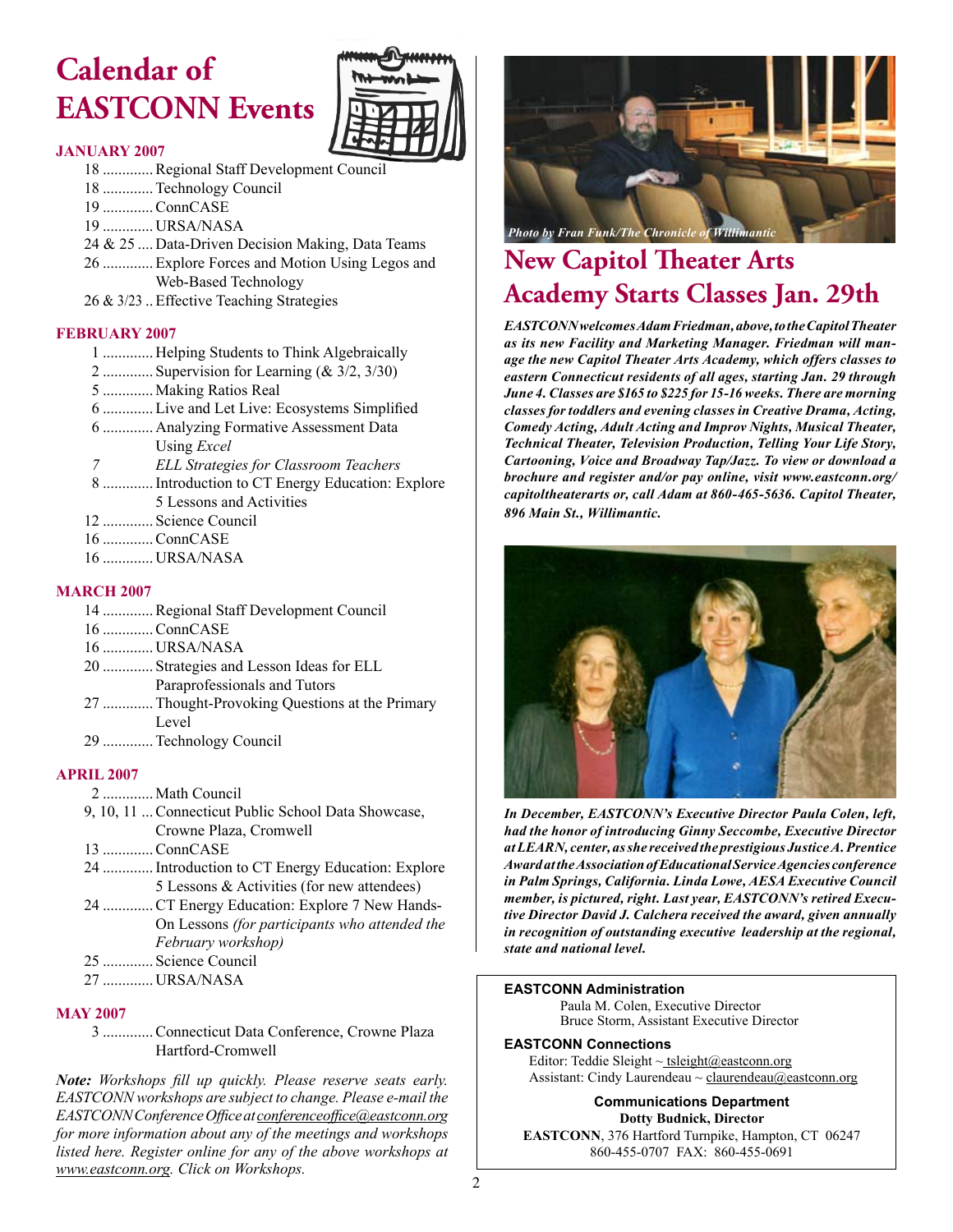programs in numerous eastern Connecticut towns.

"Mrs. Paley's books are required reading in many early childhood courses," said Debra Stipe, EASTCONN's Early Childhood Specialist, who arranged for Paley's visit. "The opportunity to talk with, listen to, and learn from this leader in our profession was a privilege for all who have read her books and have tried to use storytelling and storyacting as a way to give young children a voice."

 A kindergarten teacher for 37 years, Paley writes and teaches extensively about the world of young children, and has for decades closely examined children's stories, play and "storyacting," as well as their logic and thinking, as she searches for meaning in the social and moral landscapes of classroom life.

"As I began to dig deeper and deeper into the culture of play in children and the way it emerges as stories and theater, I found that the spontaneity of the storytelling process is totally meaningful to every child," said Paley, pausing to speak for a moment before entering a preschool classroom at one of three facilities where Head Start services are provided.

Paley's decades-long work challenges the assumption that childhood cruelty is normal. She champions storytelling strategies that help children tell their own stories in the classroom, which subsequently helps them develop a sense of importance and belonging.

**"What excited me the most was searching for and fnding profound meaning in the play of children and really listening to what they say to one another," Paley said.**

"What excited me the most was searching for and fnding profound meaning in the play of children and really listening to what they say to one another," Paley said.

 "The mystery of early childhood development is my passion. Every child, every story they tell is unique," Paley said, adding, "Storytelling is the theater of childhood."

Back in the Windham classroom, Paley prompted one little girl to share a story with the group.

 "What's your story?" asked Paley, 77, in a gentle, but clear voice as she invited the little girl to stand up. Paley, a petite, spritely woman, sat on a child-sized school chair and carefully noted every word of the youngster's story.

One by one, every child who wanted to speak, told a story and acted it out. Every story was charmingly brief, which is typical at this age, said Paley later. But, she added, it's the child's blossoming sense of community that counts.

After each storytelling/teaching session at the Head Start sites in Killingly, Putnam and Windham, Paley spoke to early childhood teachers about her theories and about encouraging children to tell their stories in a group setting.

"This has to be the great advantage of early childhood



*Vivian Paley encourages a little girl to share a story during her visit to EASTCONN's Killingly Head Start. Paley's groundbreaking work explores the importance and power of childhood storytelling to children's blossoming sense of belonging.* 

education — that children learn at the earliest stage possible that their peer group will like them and support them and help them," Paley told teachers during one of several conversations during which she not only shared her observations and insights but also sought teachers' opinions.

"The stage, storytelling and storyacting all help to promote community and community-building in the classroom," Paley said.

"Mrs. Paley's storytelling and storyacting approach is consistent with the goals that we have for children in our Head Start program**:** developing confdence and a sense of self; developing a sense of belonging; and increasing language and vocabulary," said Elizabeth "E.A." Aschenbrenner, EASTCONN's Director of Early Childhood Initiatives.

"Teachers are excited about using these techniques in the classroom," Aschenbrenner said.

In 2000, Paley earned the John Dewey Society's Outstanding Achievement Award, and in 2004, she was named Outstanding Educator in the Language Arts by the National Council of Teachers of English. Paley has earned numerous other prestigious awards for her work, and has written 10 books, including *Wally's Stories*, *You Can't Say You Can't Play* and *A Child's Work*, among others like her award-winning *The Girl with the Brown Crayon*. She travels extensively throughout the world, bringing her early education teaching and storytelling techniques to children, teachers and parents.

After Paley returned to her home in Chicago, she wrote a note to EASTCONN's Stipe:

"What a wonderful time I had with you, E.A. [Aschenbrenner], the children, their teachers, and the staff," Paley's note read. "You have, I think, a lovely educational community. I continue to be impressed by EASTCONN."

For more information about Head Start or any of EAST-CONN's Early Childhood Initiatives, contact E.A. Aschenbrenner, at easchenbrenner@eastconn.org, or Debra Stipe, at dstipe@eastconn.org, or call 860-455-0707.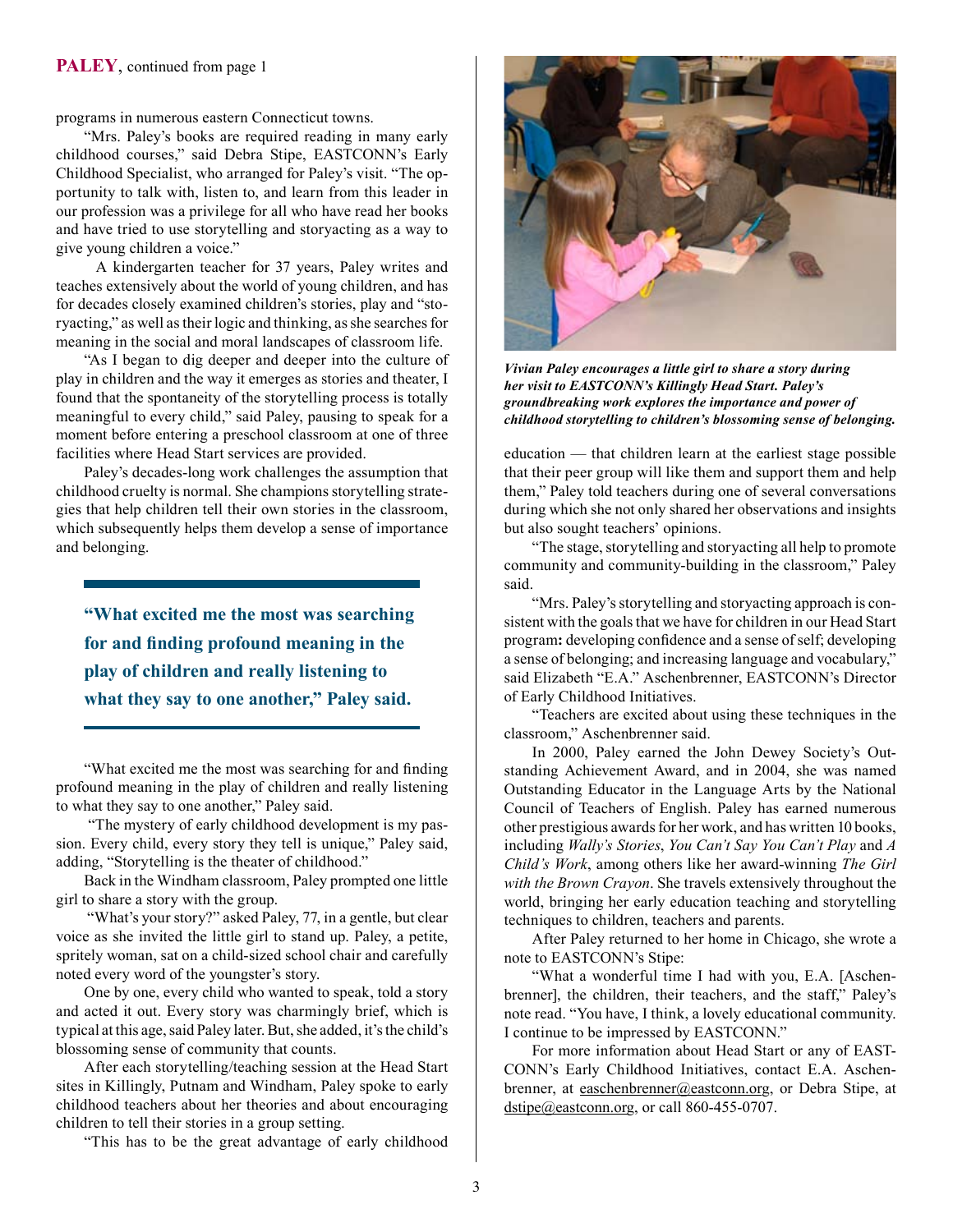tion with the Connecticut State Department of Education, aimed at increasing the number of disadvantaged high school students enrolled in Advanced Placement courses in underprivileged communities across the six New England states. Studies show that students who take AP courses are more likely to attend, and succeed in, college.

EASTCONN collaborated with the CSDE to obtain the CAN grant. The CAN grant supports intensive professional development among participating teachers and administrators by offering both a summer institute and collaborative training throughout the year.

"The College Access Now grant provides New England teachers, administrators and students with two unique opportunities," said the CSDE's Jeanne Purcell, who worked with EASTCONN to obtain the CAN grant. She is Consultant for the Advanced Placement Program in the CSDE.

"First, it is one of the frst times that educators and administrators have collaborated around the learning needs of highpotential, low-income, middle-school students in the region," Purcell said.

**The fact is, Swart said, the system must catch at-risk children early enough in their school careers to produce the kinds of personal expectations that will promote and support high expectations for students and enable them to succeed in high school and beyond.**

 "Second, it is an opportunity for teachers to pilot different research-based interventions: like Advancement Via Individual Determination (AVID*),* SpringBoard, and vertical learning. Our hope is to create differentiated curriculum models that can be disseminated to support the needs of school communities – across the nation – that share similar demographics."

The CAN demonstration sites chosen for improvement must serve a student population that includes 40 percent or more low-income students, said Adele Swart, EASTCONN's CAN Grant Manager.

The fact is, she said, the system must catch at-risk children early enough in their school careers to produce the kinds of personal expectations that will promote and support high expectations for students and enable them to succeed in high school and beyond.

"It's all about getting both the conversation and expectations started with the students and their teachers," said Swart recently.

"So many children from low-income environments have not been identifed as college-bound students," Swart said. "In many cases, we're battling a lot of low expectations for these kids."

During 2006-2007, the CAN grant will focus on improving sixth-grade curricula, helping teachers hone crucial classroom strategies, starting a dialogue between middle-school educators in the same districts, and reaching across state borders to draw together educators from across New England, said Swart.



*David Adams, the College Board representative for SpringBoard, joins CAN participants during a recent CAN seminar in Cranston, Rhode Island.*

During 2007-2008, the CAN grant will focus on creating enduring curricula and educational models for both sixth and seventh grades at the CAN demonstration sites with the idea that the models will be replicated in district after district across each state.

**The innovative CAN grant expands educational opportunities and improves student achievement in urban and rural schools in four ways:**

**1. By building a K-16 New England Regional Council to create stronger relationships and conversation among middle, high school and college education programs.**

**2. By developing middle-school demonstration sites in at least one school system in each of the six New England states to serve as a model for other districts.**

**3. By increasing the rigor of curriculum in grades 6-12 in math and English.**

**4. By increasing the achievement and participation rates of low-income students in pre-Advanced Placement courses at each model middle-school site.**

The CAN grant focuses on two different approaches to learning: AVID and SpringBoard. AVID focuses on students and improving their study skills by employing academic acceleration, not remediation. The AVID approach is driven by the WIC-R method, which stands for Writing, Inquiry, Collaboration and Reading. SpringBoard focuses on improving students' math and English/Language Arts skills.

The good news is that the CAN grant will help districts "bring a very rigorous curriculum to middle schools, using these special funds to direct teacher training," Swart said.

For more information on CAN, contact Adele Swart, EASTCONN's CAN Grant Manager, at 860-455-0707, or reach her at aswart@eastconn.org.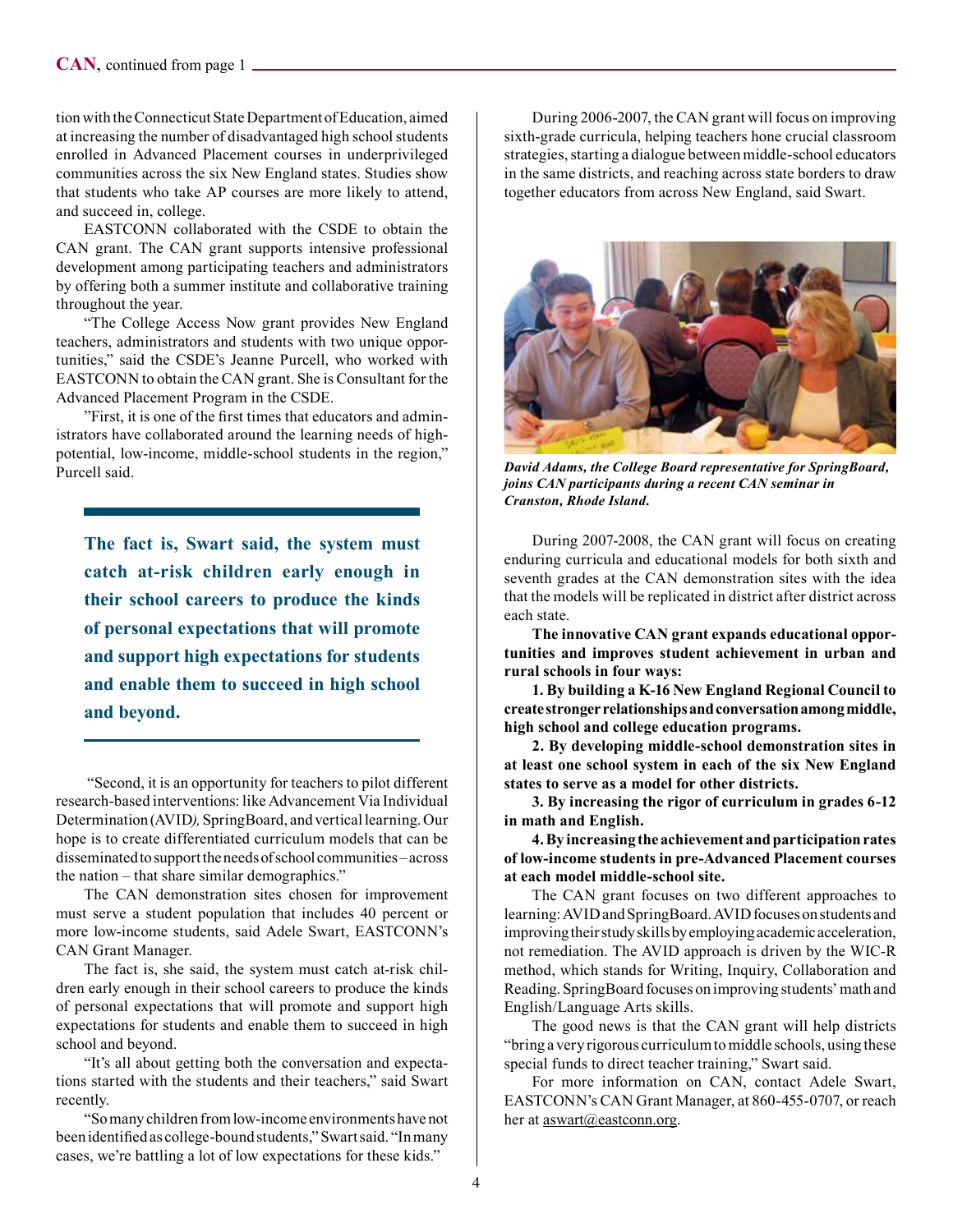# **EASTCONN Seeks Extension for Teaching American History Project**

#### *Exciting New Source of History Lessons Grows*

The highly successful Teaching American History Project may be extended a fourth year, EASTCONN officials say, offering eastern Connecticut's history teachers more workshops, seminars, feld trips and access to a growing collection of topnotch history lessons.

"We have requested a one-year extension for our Teaching American History Project," said Bruce Storm, EASTCONN's Assistant Executive Director, "and we're optimistic that our request will be approved." The TAHP grant is funded by the U.S. Department of Education. [Editor's Note: See The Mysteries of History Grab Teachers' Imaginations" in the November 2005 Connections.]

EASTCONN collaborated with Windham Public Schools (the grantee) and other EASTCONN districts to obtain the TAHP grant.

Now in its third year, EASTCONN's TAHP has offered more than 60 social studies and history teachers (from the ffth to 12th grades) a series of professional development workshops, seminars and feld trips focused on obtaining and using primary sources and local resources. History teachers subsequently share what they've learned with their students.

"Everyone wins," said Dan Coughlin, EASTCONN's TAHP coordinator.

According to Coughlin, participating TAHP teachers will have access through eSchoolBuilder, an internet-based tool, to a growing database of high-quality American history curricula, created by participating TAHP teachers.

 "We are building this history curriculum of successful lessons, organized by unit and tied to Connecticut's Social Studies Frameworks," Coughlin said. "As each teacher in the project contributes successful history lessons based on the use of primary sources and/or local resources, collectively the history project is building a valuable, teacher-friendly database,"



*General and U.S. President Ulysses S. Grant meets with teachers to refect on his life.*



*Roseland Cottage in Woodstock, site of a TAHP tour for history teachers led by Historic New England's Gail White last summer.*

Coughlin said. "And the best part is that teachers can access it online."

Coughlin said that there are currently 41 history lessons in the TAHP database. The collection will larger as teachers contribute more plans this spring and summer. An even greater number of lessons will be available if the grant is extended.

For example, among the typically creative TAHP lessons that are available is one called *Cemetery Mapping Lesson*, forged by Plainfeld eighth-grade history teacher Russell T. Hart. Hart's lesson asks students to interpret and record vital information from each headstone in a local historical cemetery, which they subsequently map. Students not only digitally and manually record data for the historical record, they also donate their fndings to the town historical society. Students analyze data, discuss trends and patterns, and develop an appreciation for the micro and macro levels of history in a cemetery.

Each lesson in the TAHP database includes facts about the time required, and outlines in detail the lesson's objectives, assessment protocols, skills, content, materials and specifc activities. Most of the lessons include copies of or links to primary sources.

"Teaching American History is one of the most worthwhile professional development opportunities I have witnessed," said Jerry Davis, Principal of Plainfeld Central Middle School. "Through the use of primary documents, students are learning about history from those who lived and witnessed life in early America. "The project has also helped change the way history is being taught in the classroom," Davis said. "Students are working in cooperative groups and examining personal accounts, documents, and other artifacts…rather than sitting through lectures that were designed to inform."

 In addition to workshops throughout the academic year, the 2006-2007 TAHP will offer a two-week Summer Institute that will include a number of history-related workshops and seminars at EASTCONN, as well as feld trips to important historic sites. There are still openings available for teachers.

Participating teachers receive CEUs and a \$1,000 stipend each year of the project. In addition, teachers may apply for money to purchase materials and/or to hire a consultant to work with them developing materials and piloting a lesson for the TAHP curriculum.

To learn more, contact Dan Coughlin at 860-455-0707 or at dcoughlin@eastconn.org.